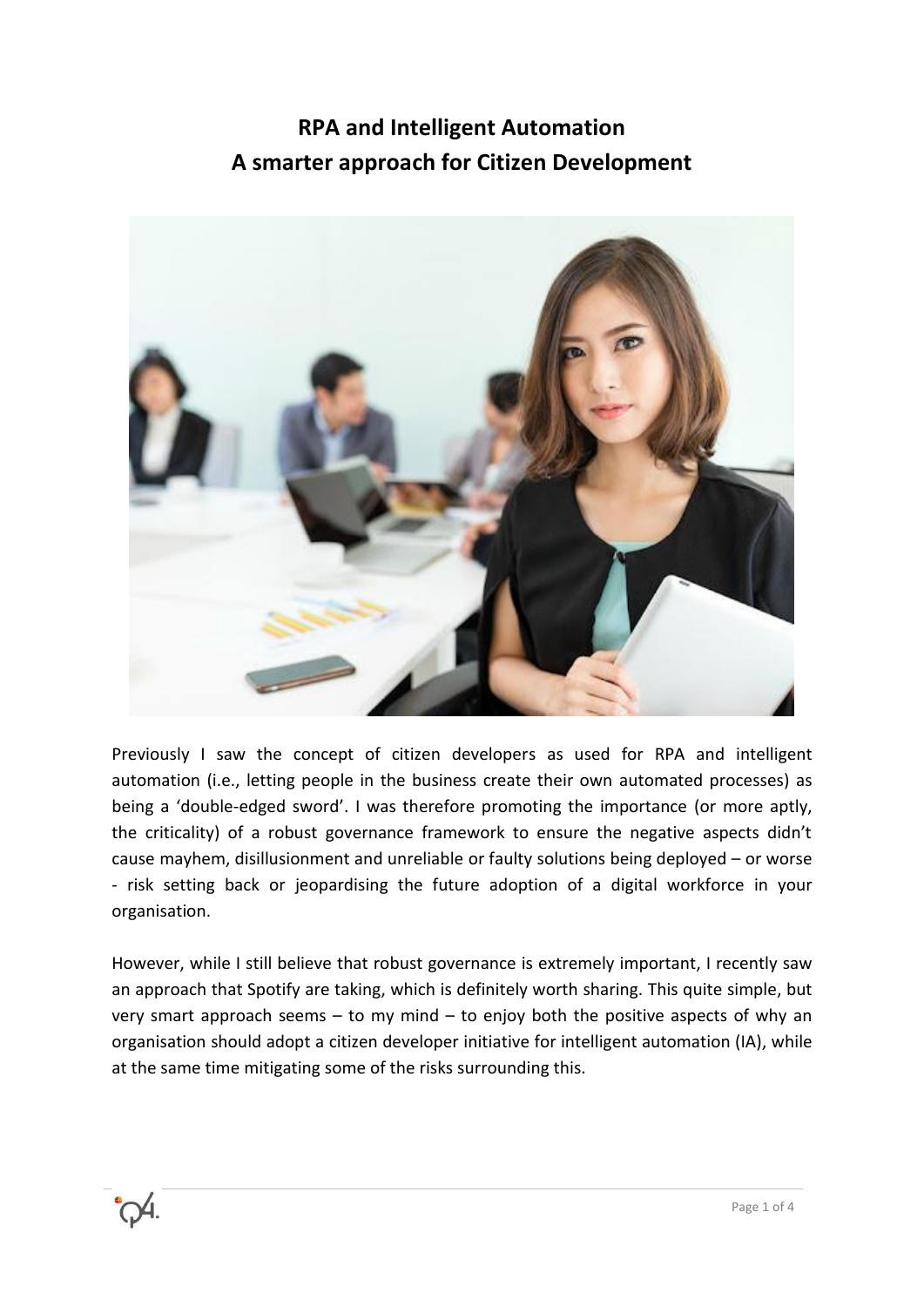### **Why a double-edged sword**

On the positive side, the use of a citizen developer approach allows people within an organisation to trial, learn, and experience what intelligent automation is, and what it can do – which can help to stimulate innovative thinking on how business processes could be optimised, inspire rethinking of new processes entirely, or encourage the creation of improved customer experiences, or possibly even new service offerings or business models. To me, it just seems far more logical to use (and tap into the experience of) the people at the coalface of your organisation when it comes to thinking of new opportunities. These people are likely to outperform a few people in the strategy, business improvement or Innovation COE (Centre of Excellence) teams in this regard. We have seen evidence of this repeatedly, with organisations establishing an Innovation team or business unit – only to disband it a couple of years later when it failed to deliver against expectations. A great quote I saw recently said "Companies don't innovate – People do"



Taking this one step further, citizen developers could then (with the appropriate skills) either deliver some of the innovations via intelligent automation (IA) or, as a result of their increased understanding of the power of IA, help fuel the pipeline of candidate processes for the Automation COE, and help increase demand for IA from across the wider business.

On the flip side, the learnings achieved must be balanced with the risks in using the citizen developer approach. Chief among these is that some people in the business can waste a lot of time playing around with a technology that they may never understand, or be able to use. They may not have the required skills to optimise or reimagine how processes could be performed better, or to consider new, improved services that could be delivered to your customers. While this may sound very pessimistic of me, we do have to be honest with ourselves.

An even riskier situation is having people in the business start delivering (possibly substandard) solutions which create inaccurate results, jeopardise transaction or data integrity, or break existing and validated business processes. Besides the business and customer impact of possible data corruption, this can tarnish the otherwise success of intelligent automation, and negatively impact the continued adoption of a digital workforce and other transformation technologies in your organisation.

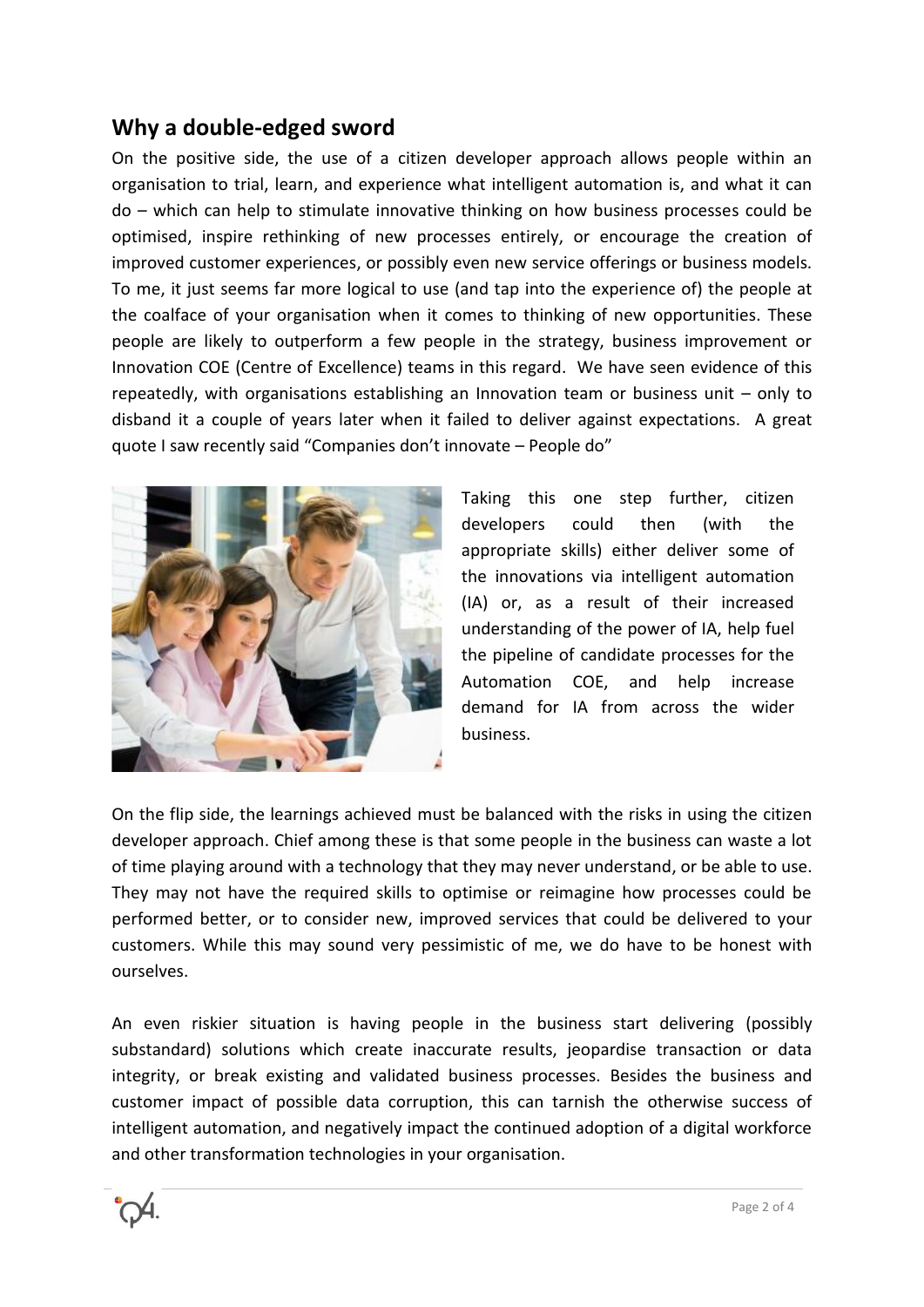## **Spotify's COE drive of citizen development**

I recently heard about the model which I understand Spotify has adopted, whereby their Automation Centre of Excellence was tasked with owning and managing the citizen developer initiative within their organisation, rather than just letting this evolve, or seeing this as a hinderance or risk.



A key part of this includes the upfront education and training of people within the organisation - i.e., the potential citizen developers - thus reducing wasted time, and giving them a solid foundational understanding of intelligent automation and what it can do, and how this works to augment the workforce rather than replace it.

It's understandable that, after the education and training, some of the candidate citizen developers may not wish to take this further. At least the initial education has helped the business users see what is possible with IA, illustrated executive support for IA, and potentially help drive automation demand – however, most importantly, it helps provide more phycological safety and reduces anxiety relating to the adoption of IA – and that it's not going to take all their jobs away. I refer to this group of people as Citizen Explorers – while they won't be building new automated solutions, they will be helping identify new business opportunities for IA. In summary, this illustrates the huge amount of value in educating more business users – even if they don't end up building any your automated processes.